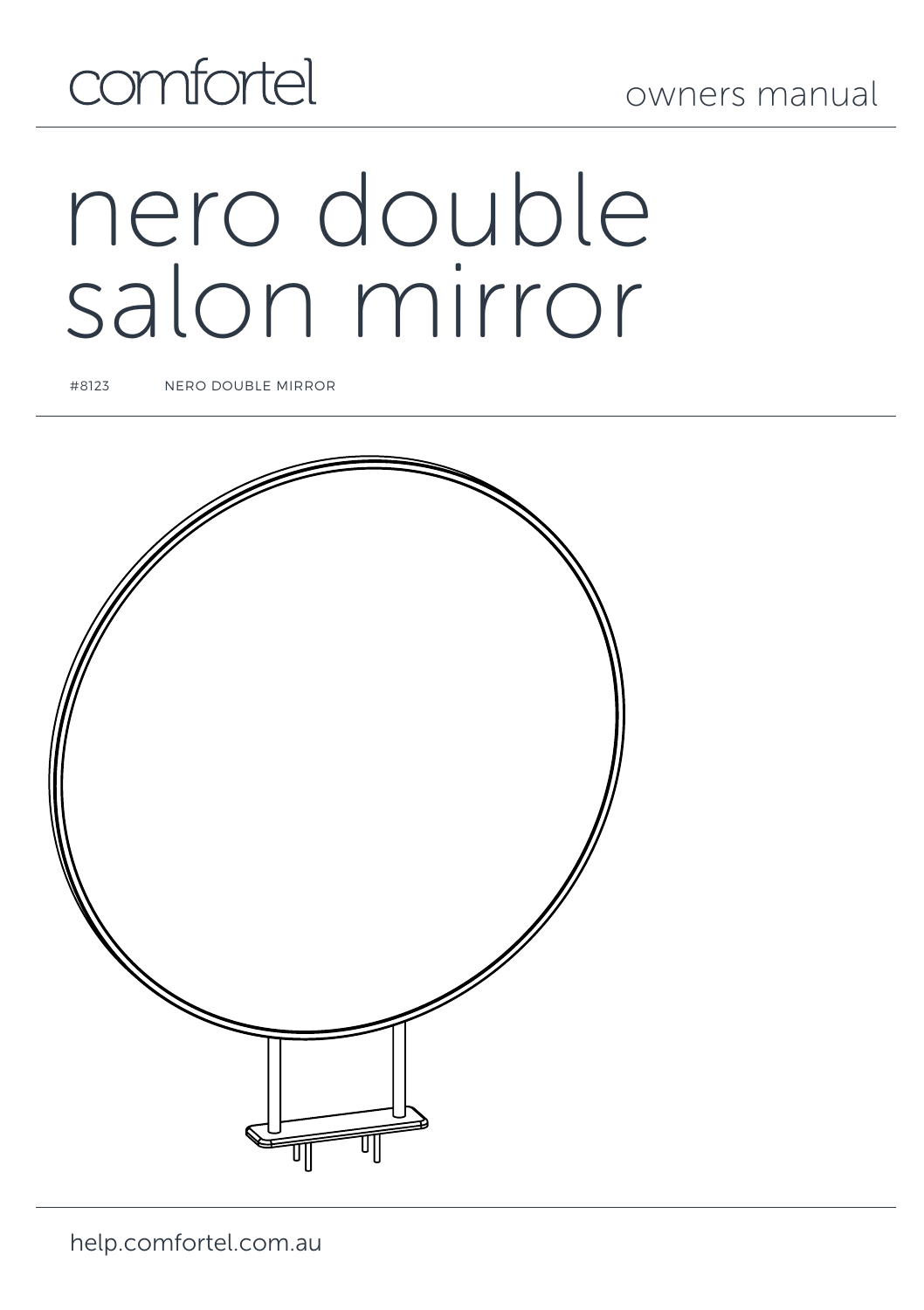#### GENERAL SAFETY

- 1. Read carefully and keep these instructions in a safe place.
- 2. Use this product only for its intended function and do not use attachments not recommended by the manufacturer.



WEIGHT: 15kg 33Ibs

3. Do not use outdoors.

### GET STARTED

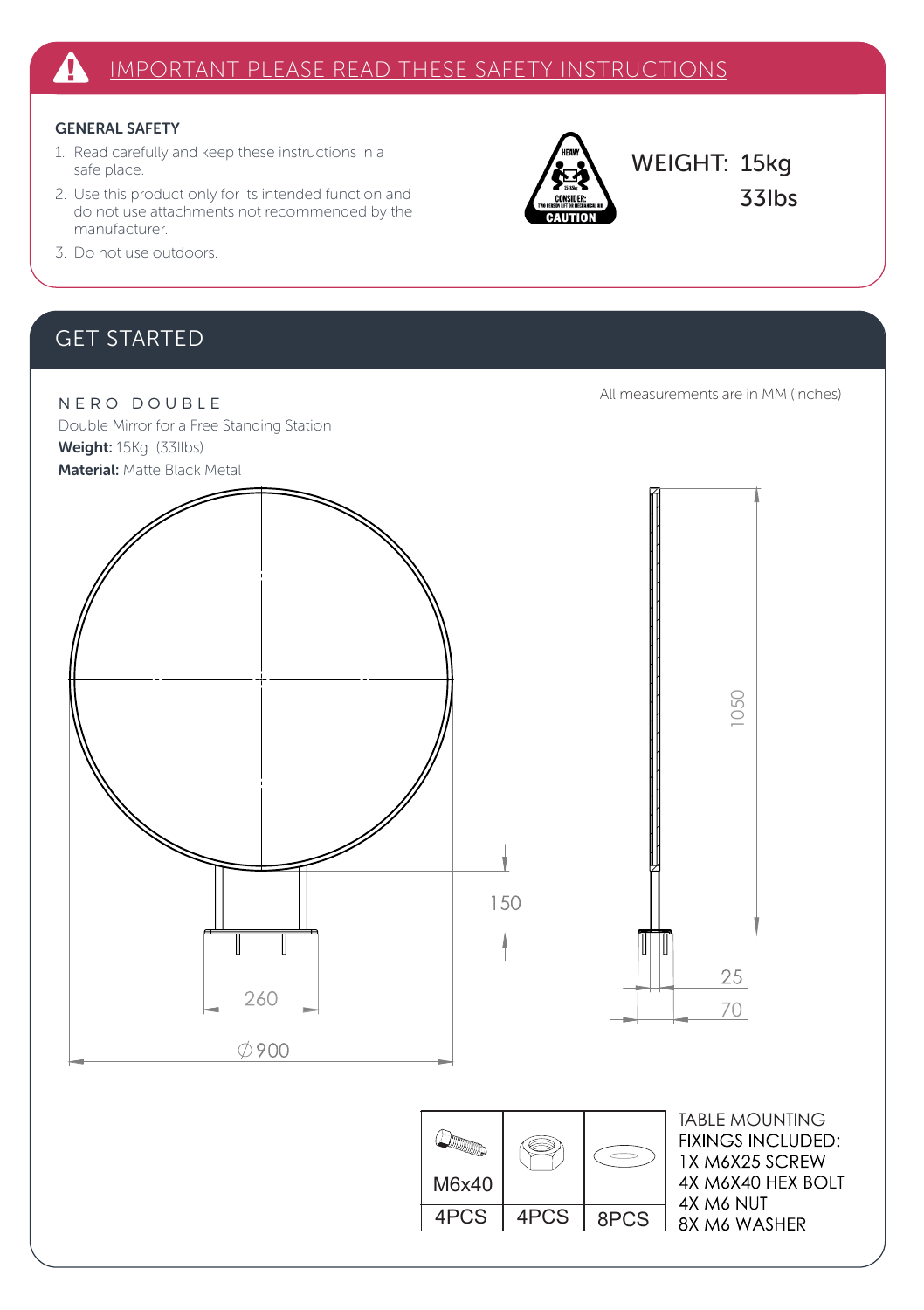#### **ASSEMBLY**



#### INSTALLATION: MOUNTING

4



BEFORE INSTALLING YOU SHOULD CONSIDER THE FOLLOWING: Allow for the necessary room around the unit for free movement.

PLEASE USE CORRECT FIXTURES FOR MOUNTING BASED ON BENCH TYPE. NO RESPONSIBILITY<br>IS ACCEPTED FOR ANY DAMAGE OR INJURY CAUSED BY INCORRECT MOUNTING.